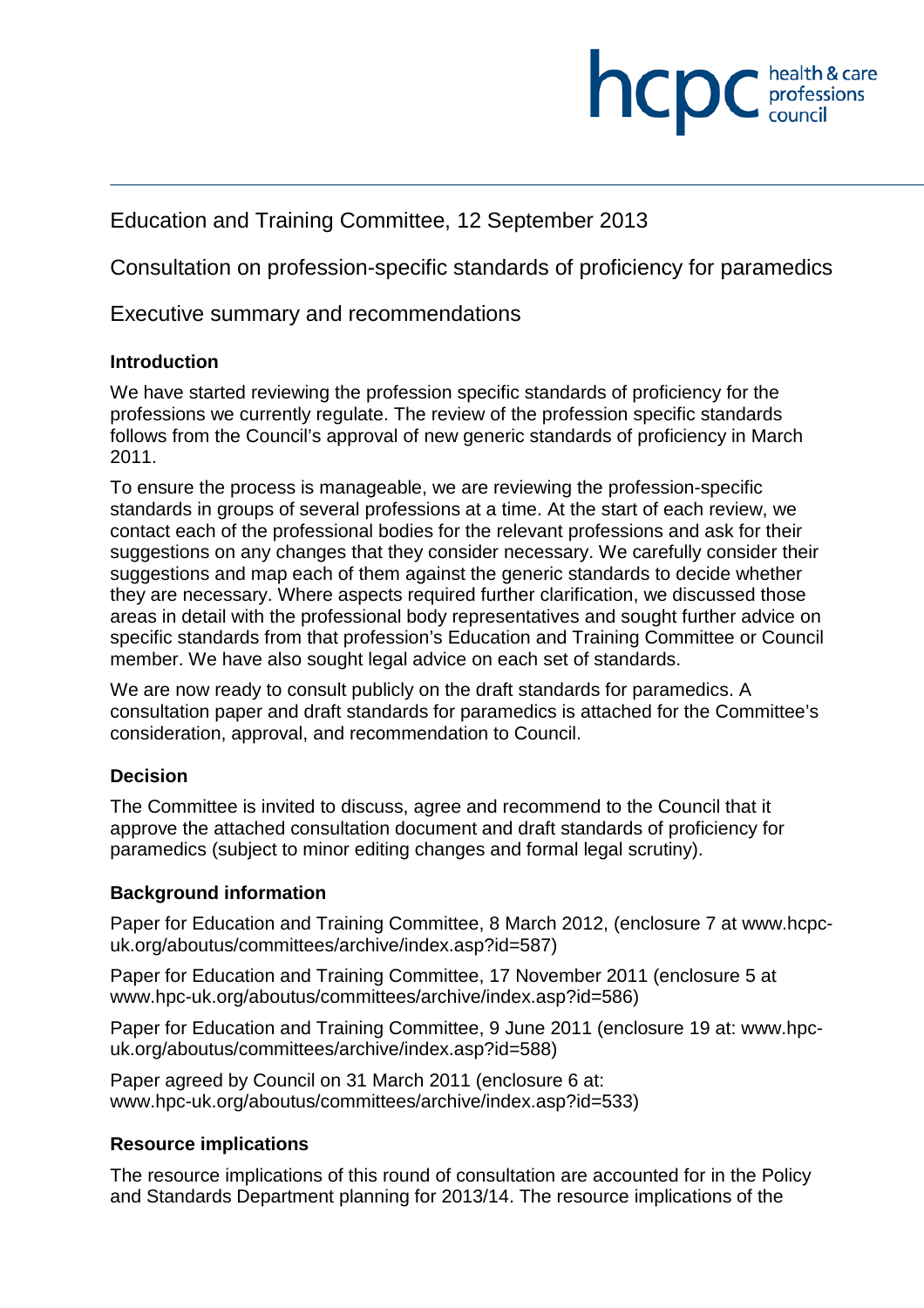ongoing process of review and eventual publication of the revised standards of proficiency have been taken into account in the Policy and Standards workplan for 2013/14, and will continue to be taken into account in future years.

### **Financial implications**

The financial implications include the costs associated with a series of public consultations on new draft standards and publication of new standards for 15 professions. These costs are accounted in department planning for 2013/14.

We anticipate further costs in 2014/15 for further consultations and publication of further revised standards.

### **Appendices**

• Consultation paper on the profession-specific standards of proficiency for paramedics

### **Date of paper**

2 September 2013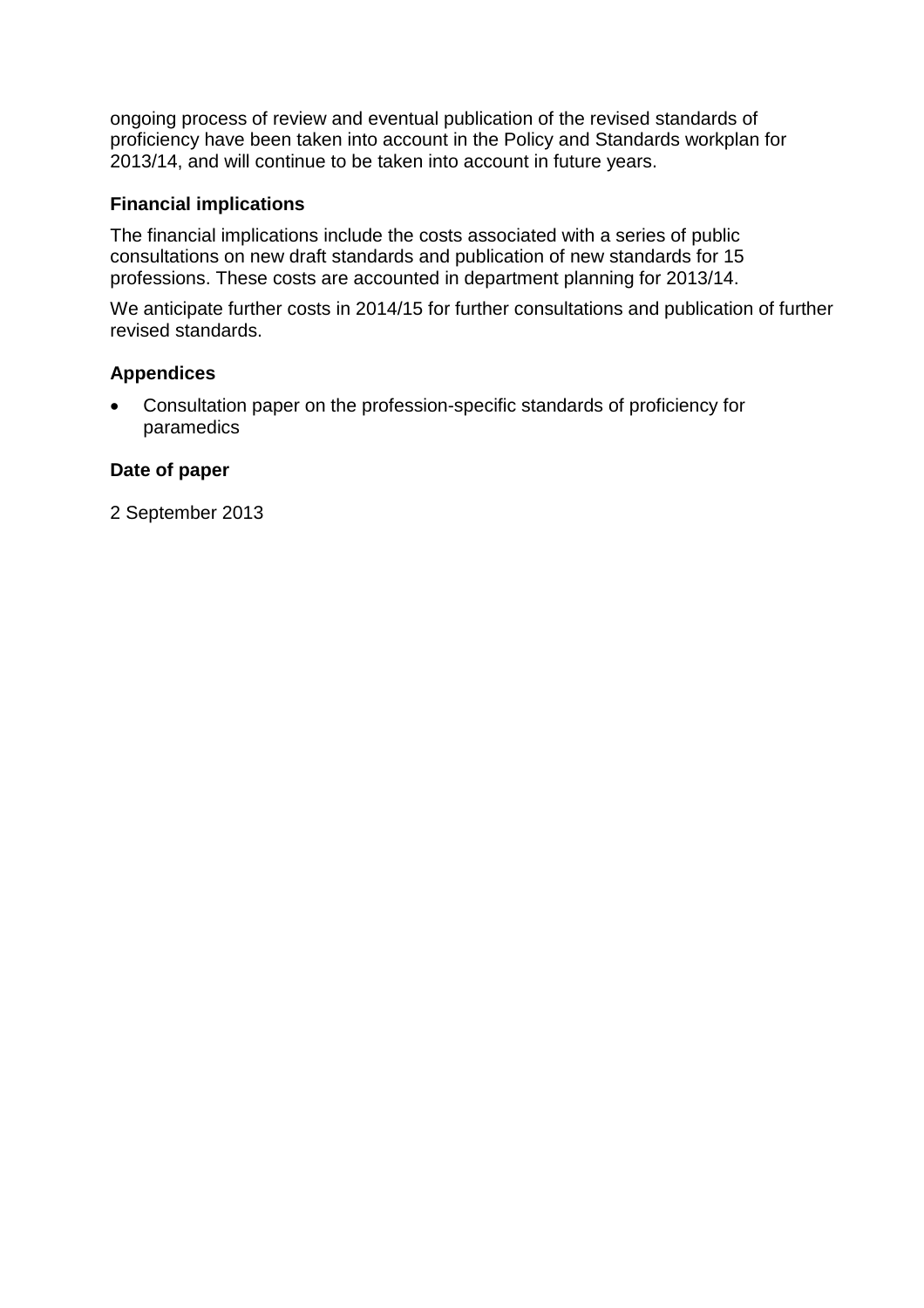

### **Consultation on changes to the profession-specific standards of proficiency for paramedics**

### **Contents**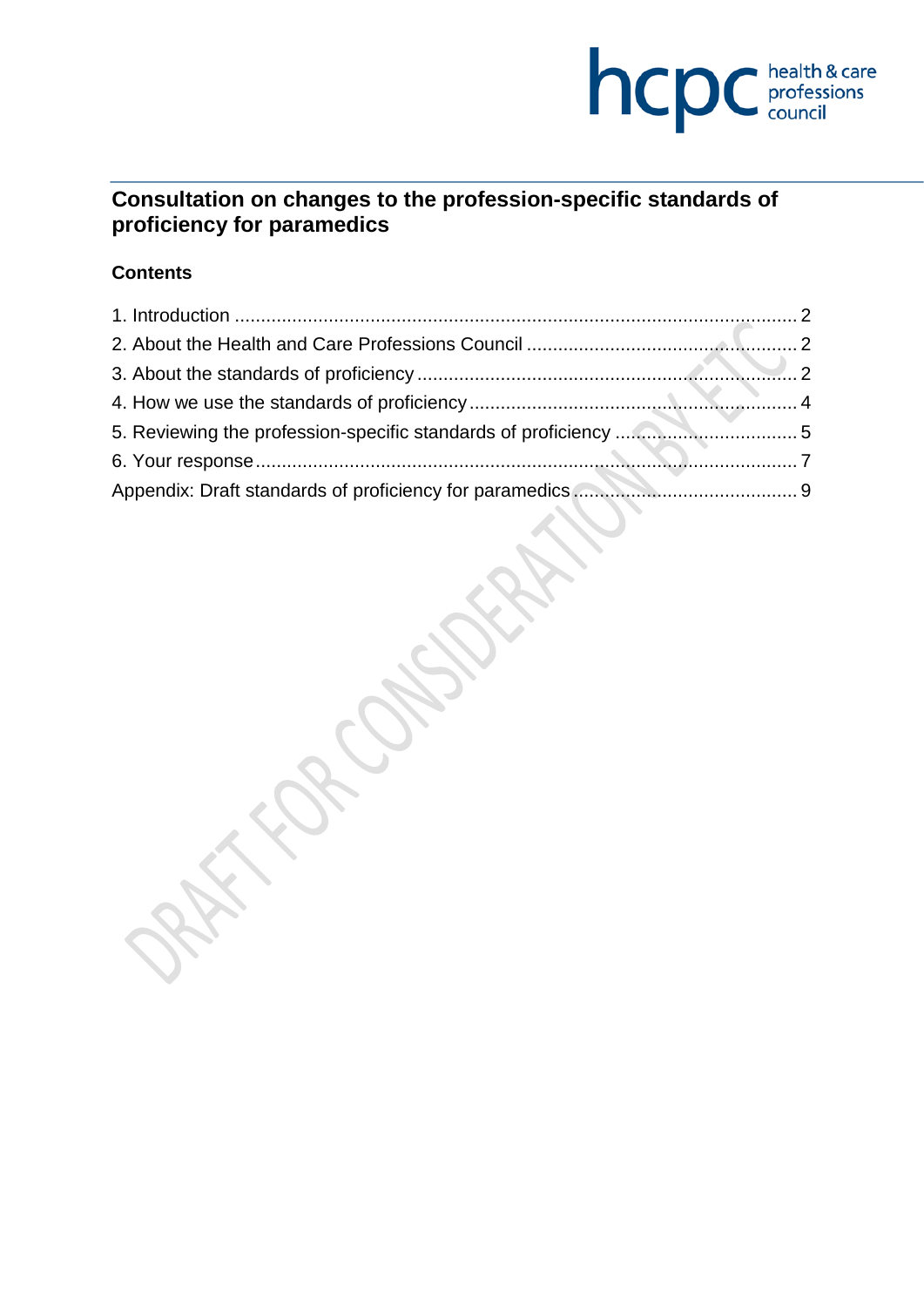# **1. Introduction**

- 1.1 This document seeks the views of stakeholders on proposed changes to the profession-specific standards of proficiency for paramedics.
- 1.2 We are conducting our review of the profession-specific standards on a rolling basis by reviewing the standards of proficiency for groups of professions at a time. More information about the review process is set out below.
- 1.3 The consultation will be of interest to members of the profession, as well as relevant education providers, employers, professional bodies, and those who use the services of this profession.
- 1.4 The consultation will run from **X Month 201X to X Month 201X**.

# **2. About the Health and Care Professions Council**

- 2.1 We are a regulator and were set up to protect the public. To do this, we keep a register of professionals who meet our standards for their professional skills and behaviour. Individuals on our Register are called 'registrants'.
- 2.2 We currently regulate 16 professions: arts therapists, biomedical scientists, chiropodists/podiatrists, clinical scientists, dietitians, hearing aid dispensers, occupational therapists, operating department practitioners, orthoptists, paramedics, physiotherapists, practitioner psychologists, prosthetists/orthoptists, radiographers, social workers in England, and speech and language therapists.
- 2.3 Before 1 August 2012, we were known as the Health Professions Council (HPC).

### **3. About the standards of proficiency**

- 3.1 The standards of proficiency are the standards that we consider necessary for the safe and effective practice of each of the professions we regulate. They describe what professionals must know, understand, and be able to do at the time they apply to join our Register. The standards play an important role in public protection. When a professional applies for or renews their registration, or if concerns are raised about their competence while they are registered with us, we use the standards of proficiency to check whether they have the necessary knowledge and skills to be able to practise their profession safely and effectively.
- 3.2 Article 5(2)(a) of the Health and Social Work Professions Order 2001 (the Order) says that we must: "…establish the standards of proficiency necessary to be admitted to the different parts of the Register being the standards [the Council] considers necessary for safe and effective practice under that part of the Register".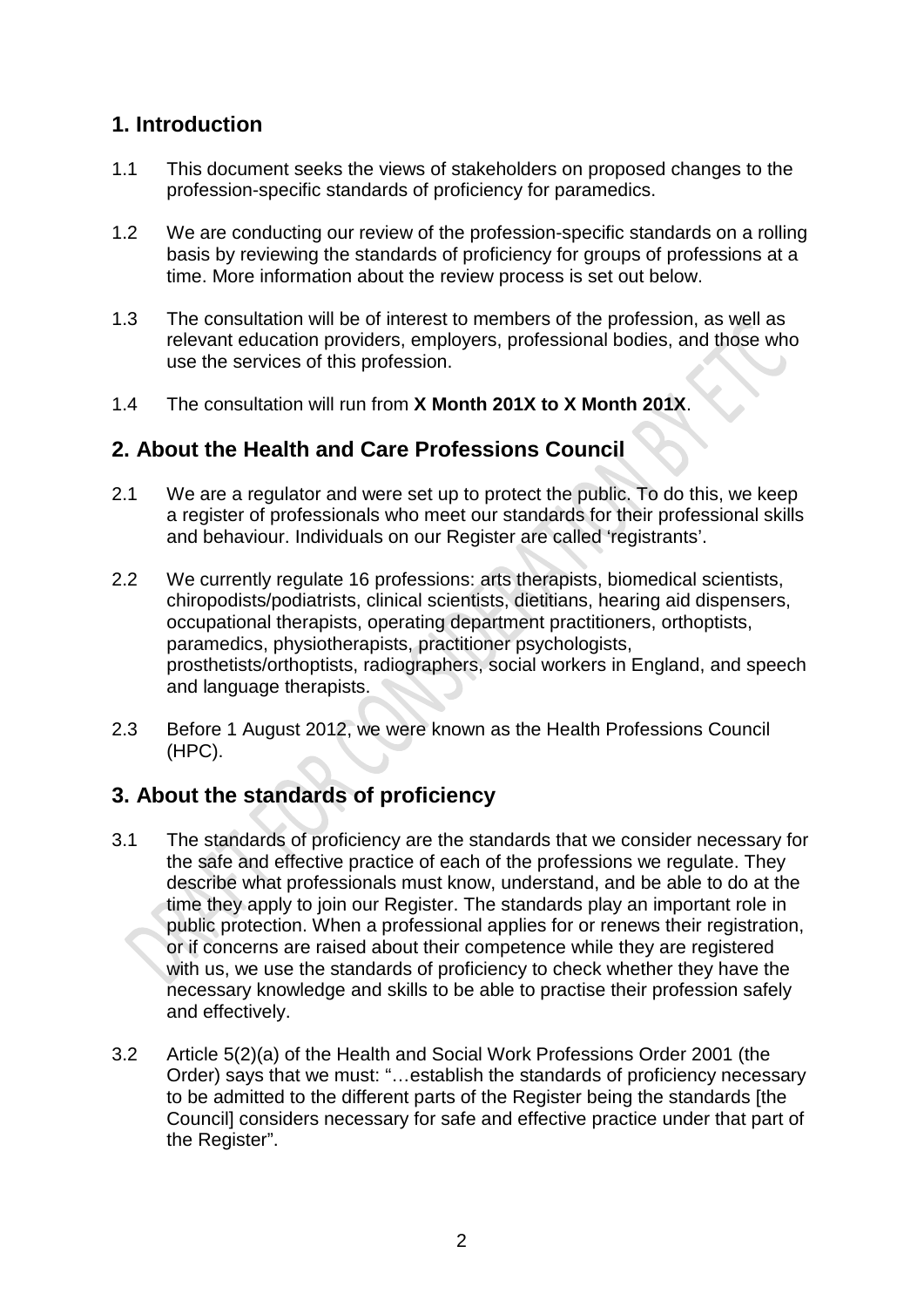- 3.3 This means that we must publish standards for each of the professions which are the 'necessary' or 'minimum' that we consider to be required for safe and effective practice.
- 3.4 There are separate standards of proficiency for each of the professions we regulate. The standards of proficiency complement our other standards as well as policies developed by employers and guidance produced by professional bodies.

### **Structure of the standards**

- 3.5 The standards of proficiency are divided into generic standards (which apply to all the professions) and standards specific to each of the professions regulated. The purpose of the generic standards is to recognise commonality across all the professions that we regulate. The purpose of the professionspecific standards is to set out additional standards for each profession relevant to the generic standard.
- 3.6 We consulted on changes to the generic standards of proficiency between July and October 2010.<sup>1</sup> The new generic standards have now been agreed by our Council and are not the subject of this consultation. Under the new structure, most of the standards of proficiency will be profession-specific, listed under the 15 new generic standards.

### **Order of the standards**

3.7 The standards of proficiency are not strictly hierarchical in order, and are all equally important in practice. When we were considering an appropriate order for the generic standards, we felt that there are certain standards—such as the requirement to 'practise safely and effectively within their scope of practice'—that set the highest-level requirements for all registrants, and that should logically be placed at the beginning of the list. In considering the order of the profession-specific standards of proficiency, we have continued this approach by listing standards that are about more general principles first under the relevant generic standards, followed by standards that address more specific competencies.

### **Language used in the standards**

- 3.8 As mentioned above, the standards of proficiency are the minimum standards for safe and effective practice. This means that they have to be relevant and applicable to prospective registrants applying to come on to the Register for the first time, as well as existing registrants and their practice.
- 3.9 The language used in the standards plays an important role in ensuring that they meet the above requirements. We intentionally use verbs such as 'understand', 'know' and 'be able to' rather than 'must'.

<sup>&</sup>lt;sup>1</sup> You can find more information about the consultation on our website here: www.hcpc-uk.org/aboutus/consultations/closed/index.asp?id=110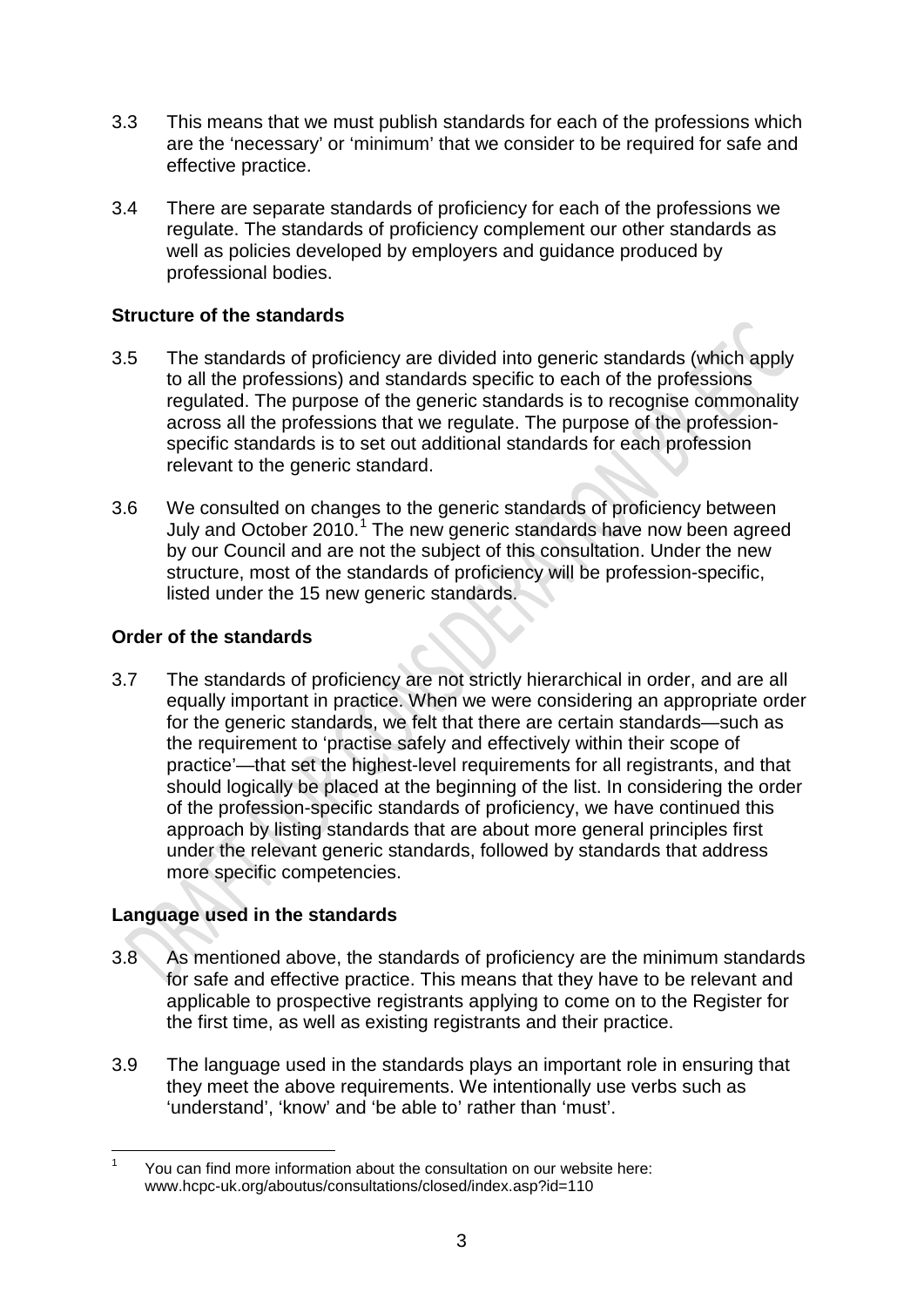- 3.10 For example: *be able to practise within the legal and ethical boundaries of their profession*. By using 'be able to' we can ensure that:
	- the standard is applicable to prospective registrants i.e. those who have not yet started practising and are applying to be registered for the first time; and
	- the standard is relevant and applicable to existing registrants. It could also be used in a fitness to practise case where a registrant's conduct or competence was called in to question.
- 3.11 If we changed the wording of this standard, for example, to 'registrants must practise within the legal and ethical boundaries of their profession' it could no longer be met by prospective registrants who have not yet practised in their profession.
- 3.12 We write the standards in a way that means they are relevant to all registrants in a profession, regardless of their area of practice. We also use language that can take into account changes in the law, technology or working practices which might take place over time.
- 3.13 We have received some feedback to suggest that the language and terminology used in the profession-specific standards for some professions needs to be amended to better reflect the practice of those professions. We hope that the new draft standards will address these concerns.

### **4. How we use the standards of proficiency**

### **Approval of education programmes**

- 4.1 The primary role of the standards of proficiency is in articulating the skills, knowledge and abilities necessary to become registered for the first time.
- 4.2 We conduct approval visits to education providers to ensure that the programmes meet the standards. Our standards of education and training cover areas such as admissions, assessment and practice placements, and we approve programmes using these standards. A programme which meets the standards of education and training will also allow a student who successfully completes that programme to meet the standards of proficiency.

### **Registration and renewal**

- 4.3 The standards of proficiency play a central role in how someone becomes and remains registered with us.
- 4.4 Most applicants complete their study within the UK and apply for registration through our UK approved programme route. We assess all approved programmes to ensure that students who successfully complete them meet the standards of proficiency and are therefore eligible for registration.
- 4.5 International applications are also assessed against the standards of proficiency. Each application is assessed by assessors from the relevant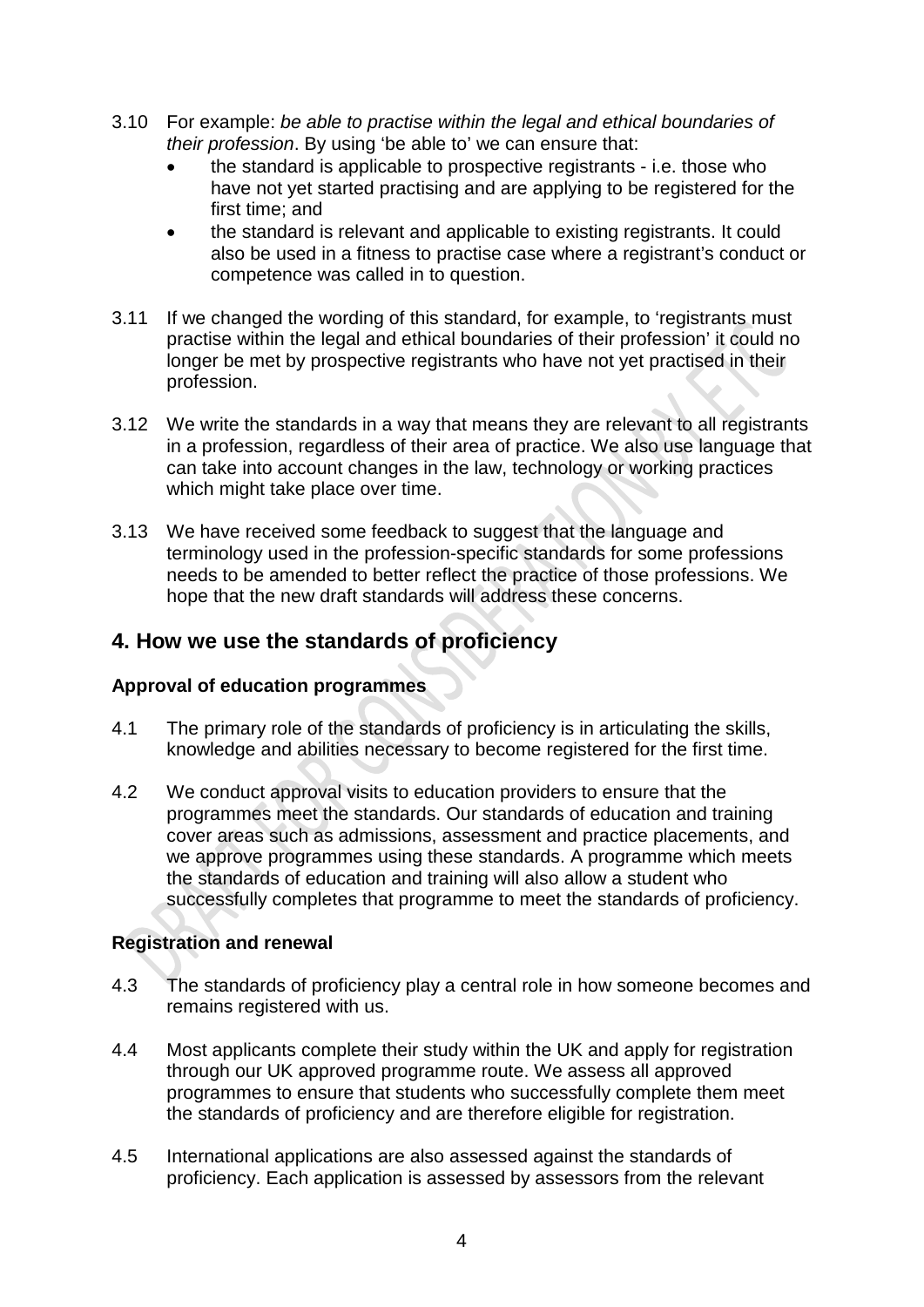profession to determine whether the applicant's education, training and experience mean that they meet the standards.

4.6 Every time a registrant renews their registration, we ask them to sign a declaration to confirm that they continue to meet the standards of proficiency which apply to them.

#### **Fitness to practise**

4.7 If a registrant's competence is called into question we may look at the standards of proficiency in deciding whether we need to take any action. This does not mean that we will take action if a registrant does not meet all of the standards, but we may use the standards to decide whether they are practising safely and effectively within their scope of practice.

### **Scope of practice**

- 4.8 As outlined above, when registrants renew their registration they must sign a declaration to state that they meet the standards which apply to them.
- 4.9 Once someone becomes registered, we recognise that their scope of practice may change. We define scope of practice as the area or areas of a registrant's profession in which they have the knowledge, skills and experience to practise lawfully, safely and effectively, in a way that meets our standards and does not pose any danger to the public or to them.
- 4.10 A registrant's scope of practice may change over time and we recognise that the practice of experienced registrants often becomes more focussed and specialised than that of newly registered colleagues. This might be because of specialisation in a particular area of practice or with a particular group, or a movement into roles in management, education or research.
- 4.11 A registrant's particular scope of practice may mean that they are unable to continue to demonstrate that they meet all of the standards of proficiency that apply for the whole of their profession. As long as they make sure that they are practising safely and effectively within their given scope of practice and do not practise in the areas where they are not proficient to do so, this will not be a problem.

# **5. Reviewing the profession-specific standards of proficiency**

#### **The review process**

5.1 We have invited the professional body for the paramedic profession, the College of Paramedics, to review the standards of proficiency for their profession and tell us whether they considered any changes were necessary. We have carefully considered their comments and other feedback we have received on the standards and produced a proposed set of draft standards for their profession.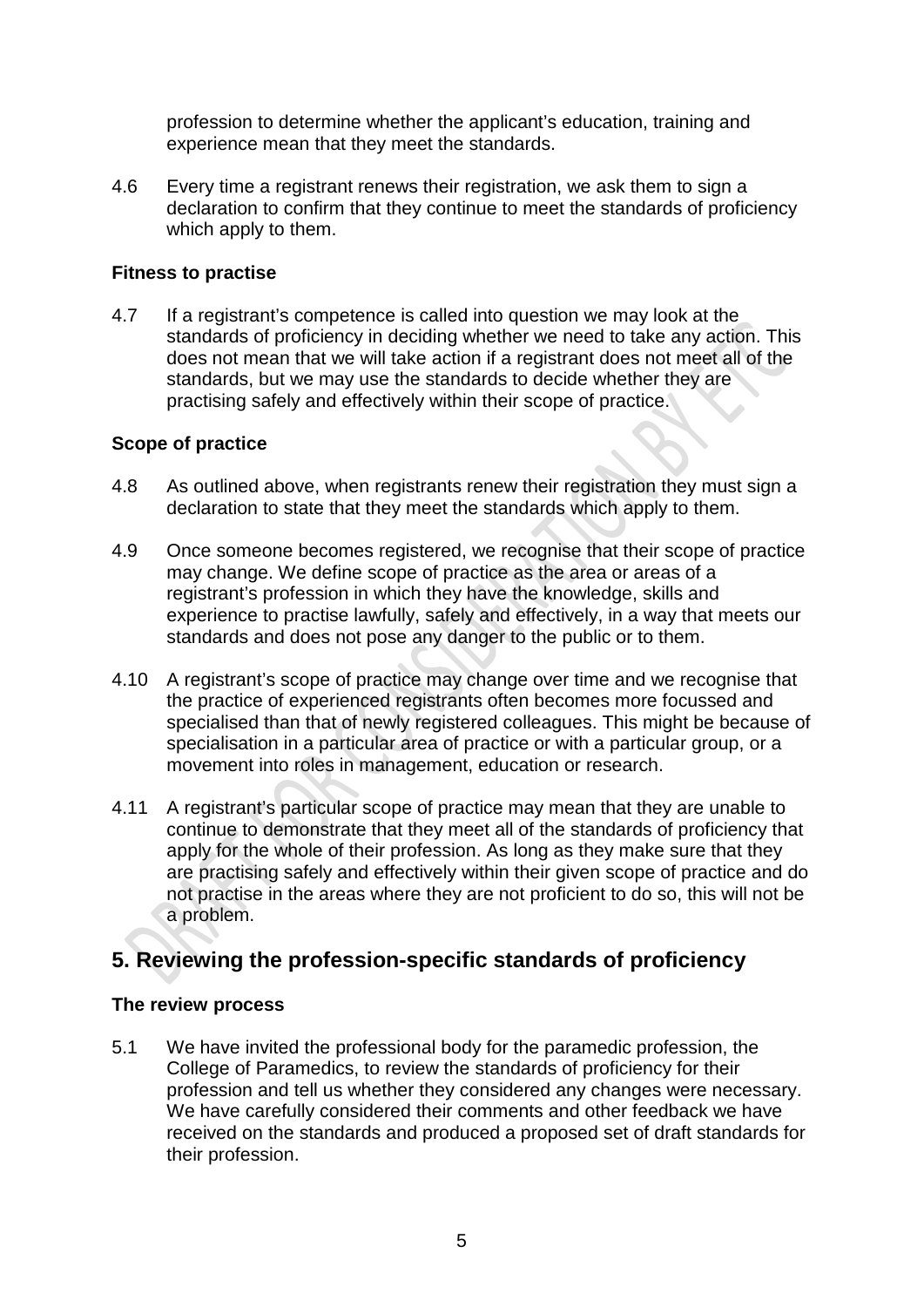- 5.2 We are now publicly consulting on the draft standards to seek the view of all our stakeholders. After consultation, we use the responses we receive to decide if any further amendments are needed.
- 5.3 Once the final set of standards is approved, they will be published. We will work with education providers to gradually phase-in the new standards after they are published.

#### **Updating the profession-specific standards**

- 5.4 In the new structure of the standards of proficiency, most of the standards will be profession-specific. To set out the new draft standards for each profession in the new structure, we mapped all the current standards of proficiency for each profession under the relevant new generic standards. This consultation is not about changes to the approved generic standards, only the professionspecific standards for paramedics.
- 5.5 The changes to the standards proposed in each set of draft standards are to:
	- reflect current practice or changes in the scope of practice of each profession;
	- update the language where needed to ensure it is relevant to the practice of each profession and to reflect changes in current use of terminology;
	- reflect the standard content of pre-registration education programmes;
	- clarify the intention of existing standards; and
	- correct omissions or to avoid duplication.
- 5.6 The review of the profession-specific standards is an opportunity to make sure the standards of proficiency are relevant to each profession. No relevant or useful standards will be lost, but the language used may change to ensure the standards are appropriate and applicable to individual professions. Where it is appropriate to do so, we also aim to maintain as much consistency as possible in the standards between different professions. Our current standards of proficiency are available to download for comparison from this page of our website:

www.hcpc-uk.org/aboutregistration/standards/standardsofproficiency/

5.7 We are inviting our stakeholders to consider whether the changes we have suggested to the profession-specific standards of proficiency for each profession are appropriate. In addition to the changes we have suggested there may be other areas we have not considered that need to be reflected in the standards.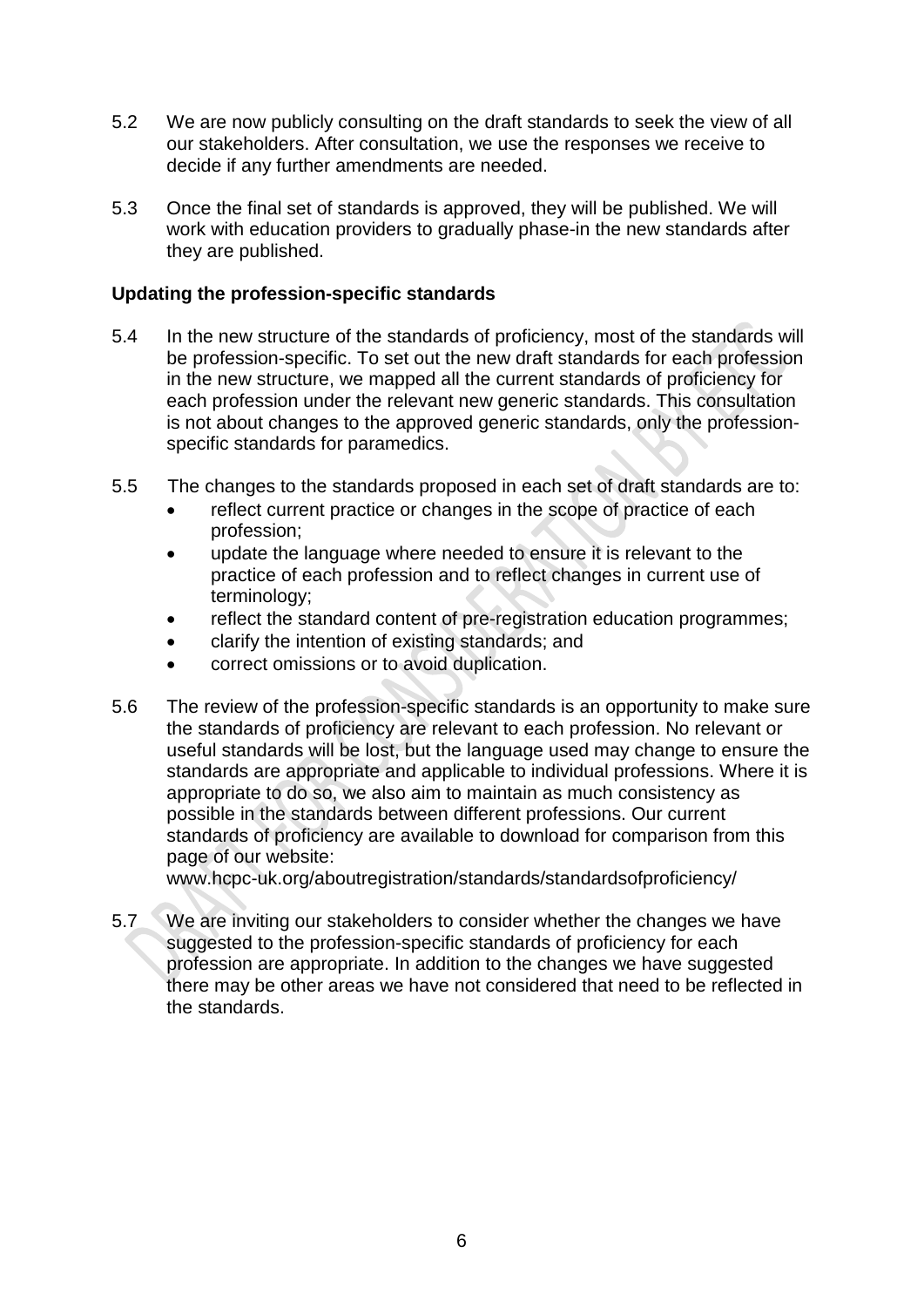### **6. Your response**

#### **Consultation questions**

- 6.1 We would welcome your response to our consultation and have listed some questions to help you. The questions are not designed to be exhaustive and we would welcome your comments on any related issue. Please provide reasons alongside your answers where possible.
- 6.2 The questions are listed below for your reference:
	- 1. Do you think the standards are at a threshold level necessary for safe and effective practice?
	- 2. Do you think any additional standards are necessary?
	- 3. Do you think there are any standards which should be reworded?
	- 4. Do you have any comments about the language used in the standards?
	- 5. Do you have any other comments on the standards?

#### **How to respond to the consultation**

- 6.3 You can respond to this consultation in the following ways.
	- By completing our easy-to-use online survey: [insert url]
	- By emailing us at: consultation@hcpc-uk.org
	- By writing to us at the following address:

Consultation on changes to the profession-specific standards of proficiency for paramedics Policy and Standards Department Health and Care Professions Council Park House 184 Kennington Park Road London **SE11 4BU** 

- 6.4 We do not normally accept responses by telephone or in person. We normally ask that consultation responses are made in writing to ensure that we can accurately record what the respondent would like to say. However, if you are unable to respond in writing please contact us on +44 (0)20 7840 9815 to discuss any reasonable adjustments which would help you to respond.
- 6.5 Please complete the online survey or send us your response by **X Month 201X**. We look forward to receiving your comments.

#### **Please contact us to request a copy of this document in an alternative format, or in Welsh.**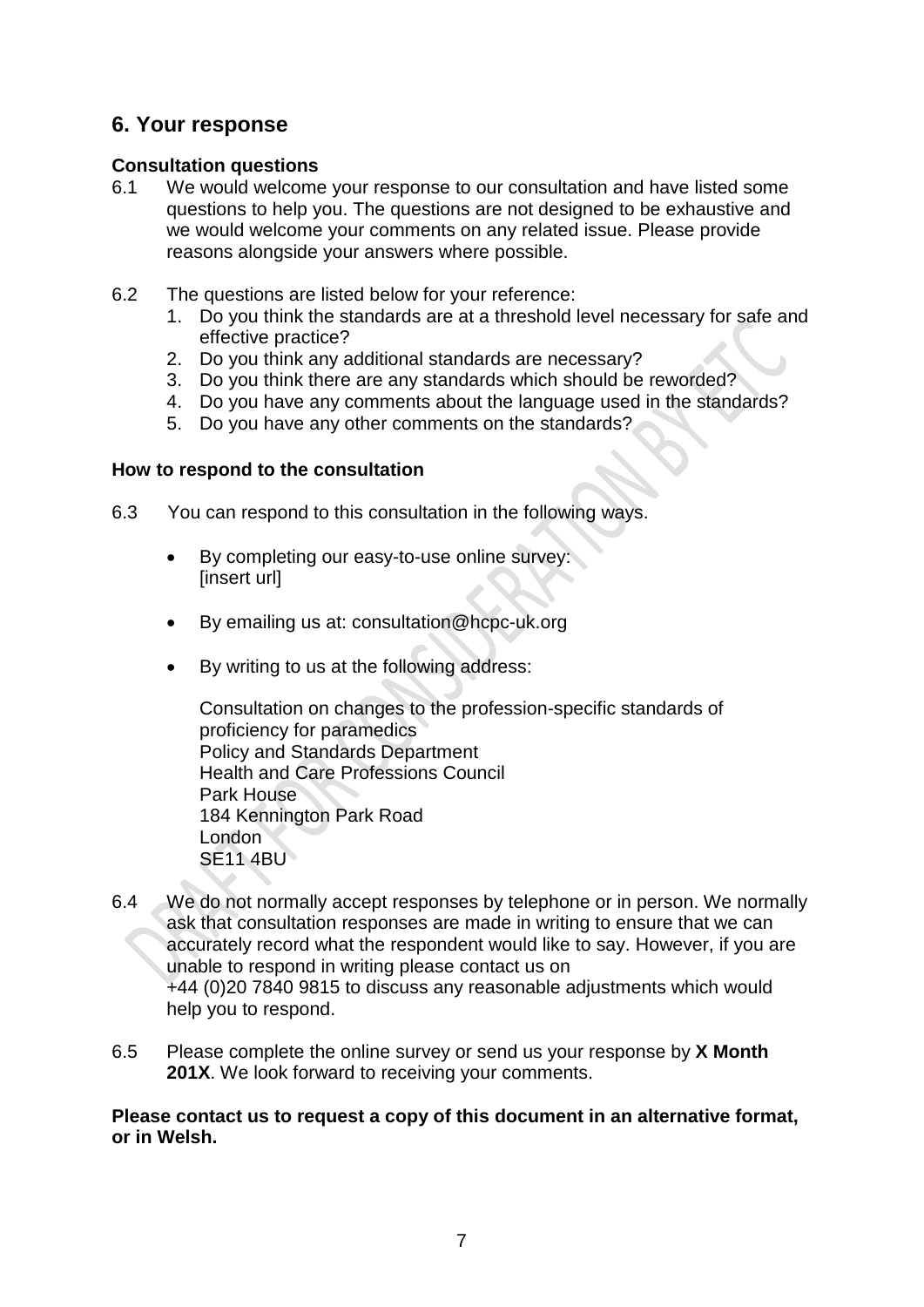- 6.6 Once the consultation period is completed, we will analyse the responses we have received. We will then publish a document which details the comments received and explains the decisions we have taken as a result. This will be available on our website.
- 6.7 If you would prefer your response not to be made public, please indicate this when you respond.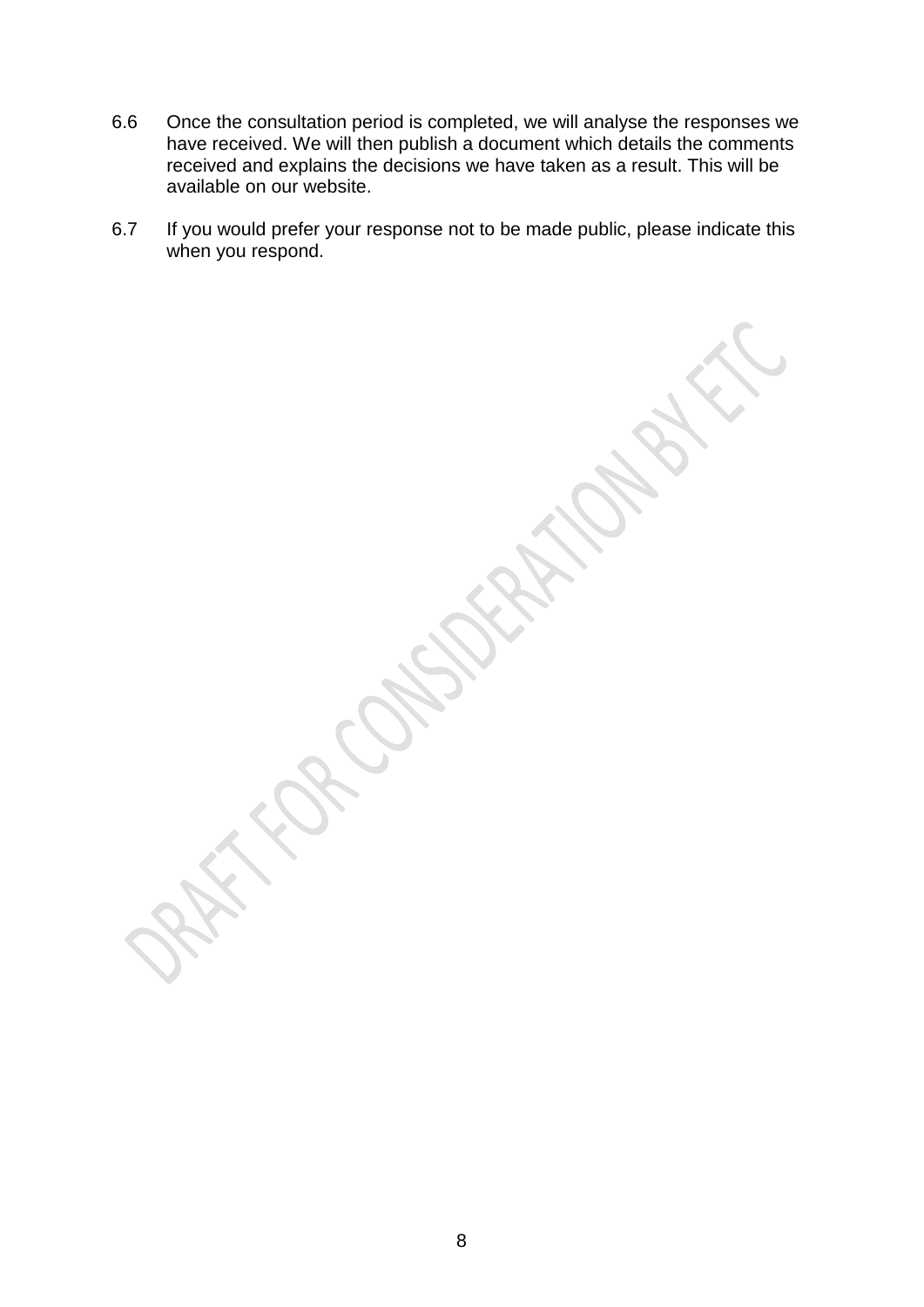### **Appendix: Draft standards of proficiency for paramedics**

#### **Notes for interpretation**

The generic standards of proficiency are not the subject of this consultation.

The current standards of proficiency for paramedics are available to download and view for comparison at: www.hcpc-uk.org/aboutregistration/standards/standardsofproficiency/

| New generic standard                                                               | <b>Suggested profession specific standards</b>                                                                                                                                                                               |
|------------------------------------------------------------------------------------|------------------------------------------------------------------------------------------------------------------------------------------------------------------------------------------------------------------------------|
| 1. be able to practise safely<br>and effectively within<br>their scope of practice | know the limits of their practice and when to seek advice or refer to another professional<br>1.1<br>recognise the need to manage their own workload and resources effectively and be able<br>1.2<br>to practise accordingly |
|                                                                                    | be able to use a range of integrated skills and self-awareness to manage clinical<br>1.3<br>challenges independently and effectively in unfamiliar circumstances or situations                                               |
|                                                                                    | be able to work safely in challenging environments, including being able to take<br>1.4<br>appropriate action to assess and manage risk                                                                                      |
| 2. be able to practise within                                                      | 2.1<br>understand the need to act in the best interests of service users at all time                                                                                                                                         |
| the legal and ethical                                                              | 2.2<br>understand what is required of them by the Health and Care Professions Council                                                                                                                                        |
| boundaries of their<br>profession                                                  | 2.3<br>understand the need to respect and uphold the rights, dignity, values, and autonomy of<br>service users including their role in the diagnostic and therapeutic process and in<br>maintaining health and wellbeing     |
|                                                                                    | 2.4<br>recognise that relationships with service users should be based on mutual respect and<br>trust, and be able to maintain high standards of care even in situations of personal<br>incompatibility                      |
|                                                                                    | know about current legislation applicable to the work of their profession<br>$2.5^{\circ}$                                                                                                                                   |
|                                                                                    | be able to practise in accordance with current legislation governing the use of<br>2.6 <sub>2</sub><br>prescription-only medicines by paramedics                                                                             |
|                                                                                    | 2.7<br>understand the importance of and be able to obtain informed consent                                                                                                                                                   |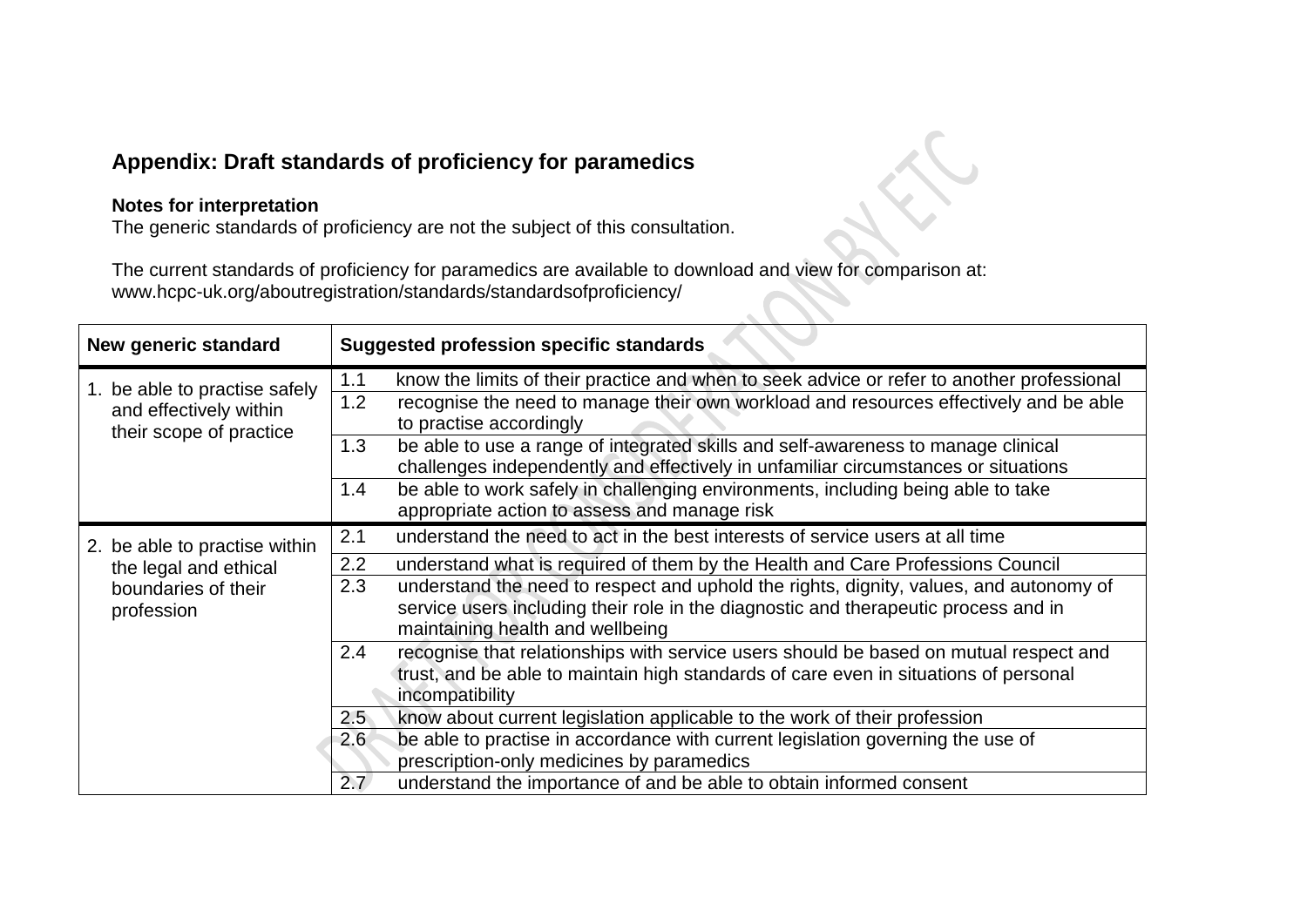|                                                                                 | 2.8 | be able to exercise a professional duty of care                                                                                                                                                                            |
|---------------------------------------------------------------------------------|-----|----------------------------------------------------------------------------------------------------------------------------------------------------------------------------------------------------------------------------|
| 3. be able to maintain                                                          | 3.1 | understand the need to maintain high standards of personal and professional conduct                                                                                                                                        |
| fitness to practise                                                             | 3.2 | understand the importance of maintaining their own health                                                                                                                                                                  |
|                                                                                 | 3.3 | understand both the need to keep skills and knowledge up to date and the importance of<br>career-long learning                                                                                                             |
|                                                                                 | 3.4 | be able to maintain a high standard of professional effectiveness by adopting strategies<br>for physical and psychological self-care, critical self-awareness, and by being able to<br>maintain a safe working environment |
|                                                                                 | 3.5 | recognise the need to engage in critical incident de-briefing to ensure that lessons are<br>addressed for future patient safety and management                                                                             |
| 4. be able to practise as an<br>autonomous                                      | 4.1 | be able to assess a professional situation, determine the nature and severity of the<br>problem and call upon the required knowledge and experience to deal with the problem                                               |
| professional, exercising<br>their own professional                              | 4.2 | be able to make reasoned decisions to initiate, continue, modify or cease treatment or the<br>use of techniques or procedures, and record the decisions and reasoning appropriately                                        |
| judgement                                                                       | 4.3 | be able to initiate resolution of problems and be able to exercise personal initiative                                                                                                                                     |
|                                                                                 | 4.4 | recognise that they are personally responsible for and must be able to justify their<br>decisions                                                                                                                          |
|                                                                                 | 4.5 | be able to use a range of integrated skills and self-awareness to manage clinical<br>challenges effectively in unfamiliar circumstances or situations                                                                      |
|                                                                                 | 4.6 | be able to make and receive appropriate referrals                                                                                                                                                                          |
|                                                                                 | 4.7 | understand the importance of participation in training, supervision, and mentoring                                                                                                                                         |
|                                                                                 | 4.8 | be able to make a decision about the most appropriate care pathway for a patient and<br>refer patients appropriately                                                                                                       |
| 5. be aware of the impact of<br>culture, equality, and<br>diversity on practice | 5.1 | understand the requirement to adapt practice to meet the needs of different groups and<br>individuals                                                                                                                      |
|                                                                                 | 5.2 | understand the need to demonstrate sensitivity to the factors which shape lifestyle that<br>may affect the individual's health and the interaction between the service user and<br>paramedic                               |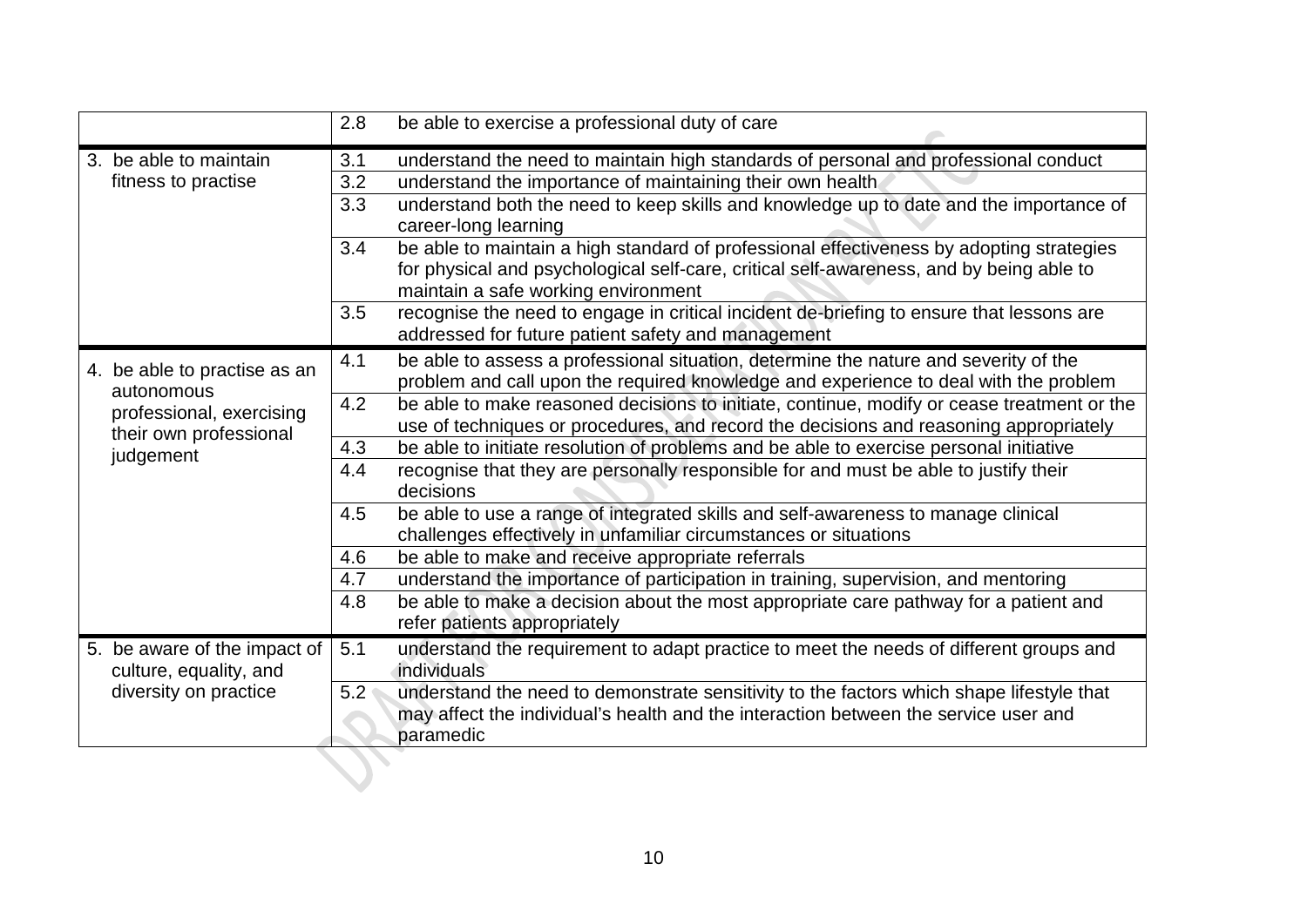| 6. be able to practise in a<br>non-discriminatory<br>manner |     |                                                                                                                                                                                                                                                             |
|-------------------------------------------------------------|-----|-------------------------------------------------------------------------------------------------------------------------------------------------------------------------------------------------------------------------------------------------------------|
| 7. understand the                                           | 7.1 | be aware of the limits of the concept of confidentiality                                                                                                                                                                                                    |
| importance of and be<br>able to maintain                    | 7.2 | understand the principles of information governance and be aware of the safe and<br>effective use of health and social care information                                                                                                                     |
| confidentiality                                             | 7.3 | be able to recognise and respond appropriately to situations where it is necessary to                                                                                                                                                                       |
|                                                             |     | share information to safeguard service users or the wider public                                                                                                                                                                                            |
| 8. be able to communicate                                   | 8.1 | be able to demonstrate effective and appropriate verbal and non-verbal skills in                                                                                                                                                                            |
| effectively                                                 |     | communicating information, advice, instruction and professional opinion to service users,<br>colleagues, and others                                                                                                                                         |
|                                                             | 8.2 | be able to communicate in English to the standard equivalent to level 7 of the                                                                                                                                                                              |
|                                                             |     | International English Language Testing System, with no element below 6.52                                                                                                                                                                                   |
|                                                             | 8.3 | understand how communication skills affect assessment of and engagement with service<br>users and how the means of communication should be modified to address and take<br>account of factors such as age, capacity, learning ability, and physical ability |
|                                                             | 8.4 | be able to identify anxiety and stress in patients, carers and others and recognise the                                                                                                                                                                     |
|                                                             |     | potential impact upon communication                                                                                                                                                                                                                         |
|                                                             | 8.5 | be able to select, move between and use appropriate forms of verbal and non-verbal<br>communication with service users and others                                                                                                                           |
|                                                             | 8.6 | be aware of the characteristics and consequences of verbal and non-verbal                                                                                                                                                                                   |
|                                                             |     | communication and how this can be affected by factors such as age, culture, ethnicity,                                                                                                                                                                      |
|                                                             |     | gender, socio-economic status and spiritual or religious beliefs                                                                                                                                                                                            |
|                                                             | 8.7 | understand the need to provide service users or people acting on their behalf with the                                                                                                                                                                      |
|                                                             |     | information necessary to enable them to make informed decisions                                                                                                                                                                                             |
|                                                             | 8.8 | understand the need to assist the communication needs of service users such as through                                                                                                                                                                      |
|                                                             |     | the use of an appropriate interpreter, wherever possible                                                                                                                                                                                                    |

 $\frac{2}{T}$ The International English Language Testing System (IELTS) tests competence in the English language. Applicants who have qualified outside of the UK, whose first language is not English and who are not nationals of a country within the European Economic Area (EEA), must provide evidence that they have reached the necessary standard. Please visit our website for more information.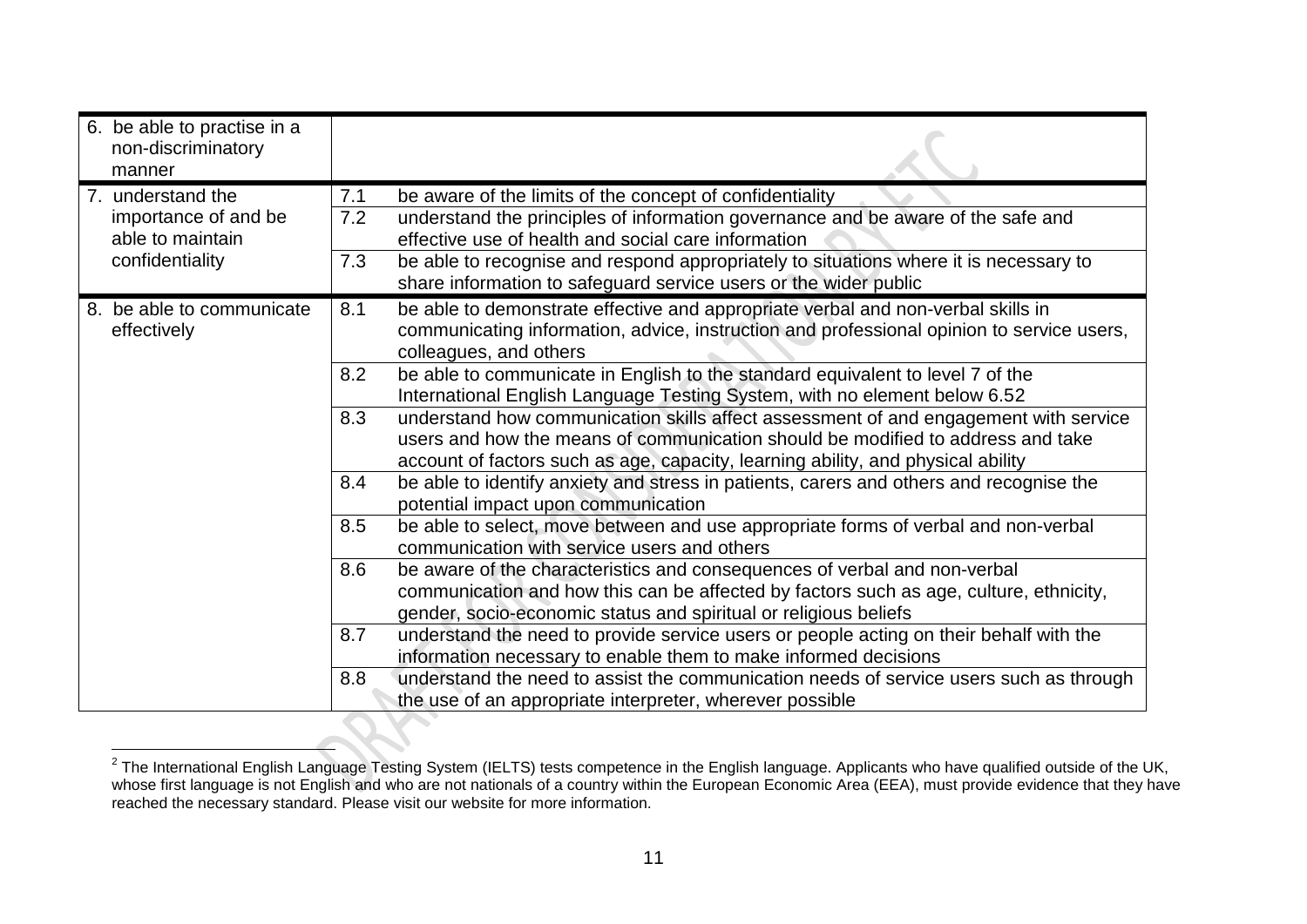|                                                        | 8.9  | recognise the need to use interpersonal skills to encourage the active participation of<br>service users                                                     |
|--------------------------------------------------------|------|--------------------------------------------------------------------------------------------------------------------------------------------------------------|
| 9. be able to work<br>appropriately with others        | 9.1  | be able to work, where appropriate, in partnership with service users, other professionals,<br>support staff, and others                                     |
|                                                        | 9.2  | understand the need to build and sustain professional relationships as both an<br>independent practitioner and collaboratively as a member of a team         |
|                                                        | 9.3  | understand the need to engage service users and carers in planning and evaluating<br>diagnostics, treatments and interventions to meet their needs and goals |
|                                                        | 9.4  | understand the range and limitations of operational relationships between paramedics<br>and other healthcare professionals                                   |
|                                                        | 9.5  | recognise the principles and practices of other healthcare professionals and healthcare<br>systems and how they interact with the role of a paramedic        |
|                                                        | 9.6  | be able to contribute effectively to work undertaken as part of a multi-disciplinary team                                                                    |
| 10. be able to maintain<br>records appropriately       | 10.1 | be able to keep accurate, comprehensive and comprehensible records in accordance<br>with applicable legislation, protocols, and guidelines                   |
|                                                        | 10.2 | recognise the need to manage records and all other information in accordance with<br>applicable legislation, protocols and guidelines                        |
| 11. be able to reflect on and<br>review practice       | 11.1 | understand the value of reflection on practice and the need to record the outcome of such<br>reflection                                                      |
|                                                        | 11.2 | recognise the value of case conferences and other methods of review                                                                                          |
| 12. be able to assure the<br>quality of their practice | 12.1 | be able to engage in evidence-based practice, evaluate practice systematically and<br>participate in audit procedures                                        |
|                                                        | 12.2 | be able to gather information, including qualitative and quantitative data, that helps to<br>evaluate the responses of service users to their care           |
|                                                        | 12.3 | be aware of the role of audit and review in quality management, including quality control,<br>quality assurance, and the use of appropriate outcome measures |
|                                                        | 12.4 | be able to maintain an effective audit trail and work towards continual improvement                                                                          |
|                                                        | 12.5 | be aware of, and be able to participate in quality assurance programmes, where<br>appropriate                                                                |
|                                                        | 12.6 | be able to evaluate intervention plans using recognised outcome measures and revise<br>the plans as necessary in conjunction with the service user           |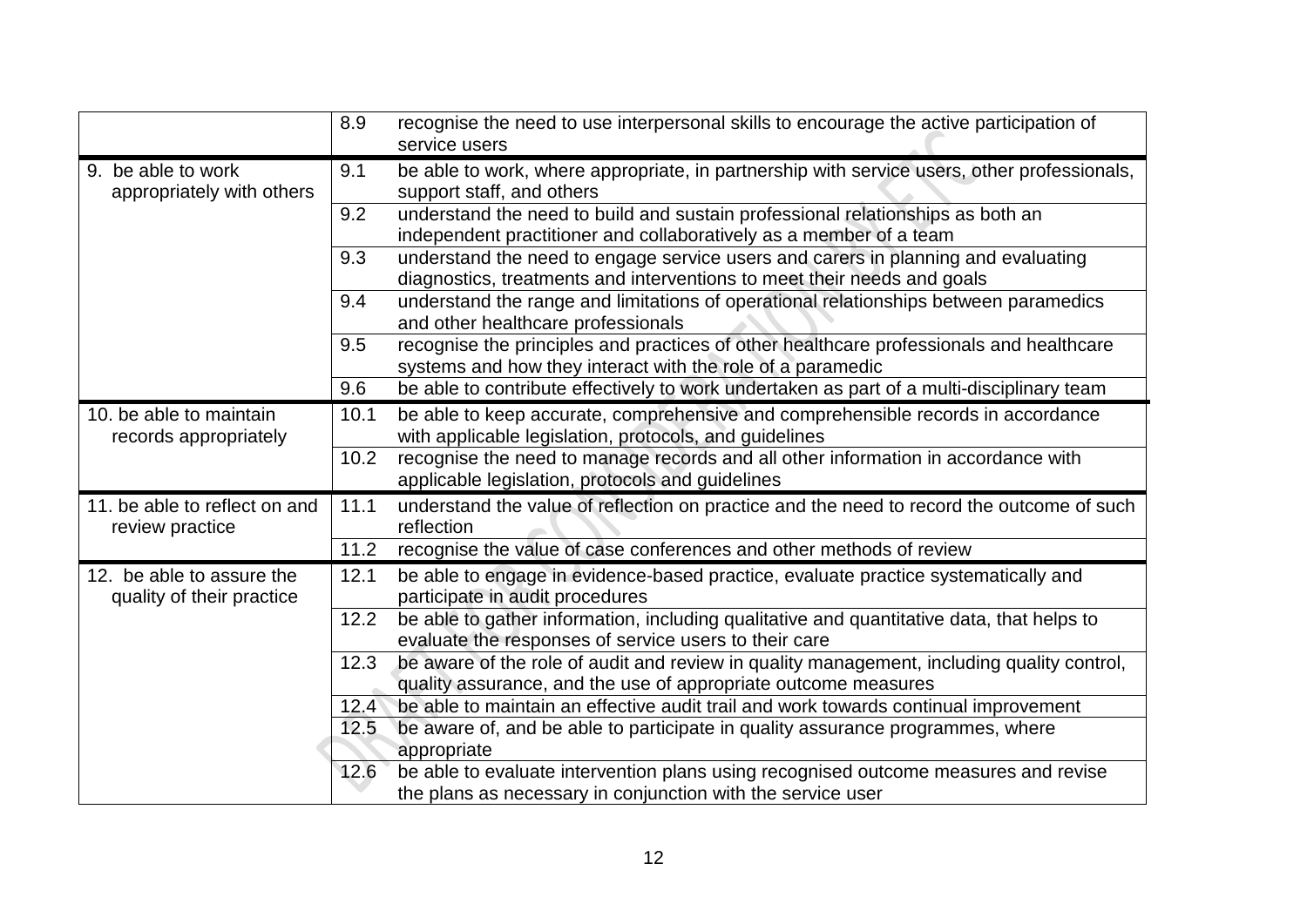|                         | 12.7      | recognise the need to monitor and evaluate the quality of practice and the value of         |
|-------------------------|-----------|---------------------------------------------------------------------------------------------|
|                         |           | contributing to the generation of data for quality assurance and improvement programmes     |
| 13. understand the key  | 13.1      | understand the structure and function of the human body, together with knowledge of         |
| concepts of the         |           | health, disease, disorder and dysfunction, relevant to their profession                     |
| knowledge base relevant | 13.2      | be aware of the principles and applications of scientific enquiry, including the evaluation |
| to their profession     |           | of treatment efficacy and the research process                                              |
|                         | 13.3      | recognise the role of other professions in health and social care                           |
|                         | 13.4      | understand the structure and function of health and social care services in the UK          |
|                         | 13.5      | understand the concept of leadership and its application to practice                        |
|                         | 13.6      | understand the theoretical basis of, and the variety of approaches to, assessment and       |
|                         |           | intervention                                                                                |
|                         | 13.7      | understand human anatomy and physiology, sufficient to recognise the nature and effects     |
|                         |           | of injury or illness, and to conduct assessment and observation in order to establish       |
|                         |           | patient management strategies                                                               |
|                         | 13.8      | understand the following aspects of biological science:                                     |
|                         | $\bullet$ | human anatomy and physiology, especially the dynamic relationships of human structure       |
|                         |           | and function and the musculoskeletal, cardiovascular, respiratory, digestive, endocrine,    |
|                         |           | urinary, reproductive, integumentary and nervous systems                                    |
|                         |           | how the application of paramedic practice may cause physiological and behavioural<br>change |
|                         |           | human growth and development across the lifespan                                            |
|                         |           | the main sequential stages of normal development, including cognitive, emotional and        |
|                         |           | social measures of maturation through the human lifespan                                    |
|                         |           | normal and altered anatomy and physiology throughout the human lifespan                     |
|                         |           | relevant physiological parameters and how to interpret changes from the norm                |
|                         |           | disease and trauma processes and how to apply this knowledge to the planning of the         |
|                         |           | patient's pre and/or out-of-hospital care                                                   |
|                         |           | the factors influencing individual variations in human ability and health function          |
|                         |           | the role of nutrition in health and illness across the life spectrum                        |
|                         |           | microbiology: the main classes of pathogenic microorganisms, the spread of infection and    |
|                         |           | universal precautions                                                                       |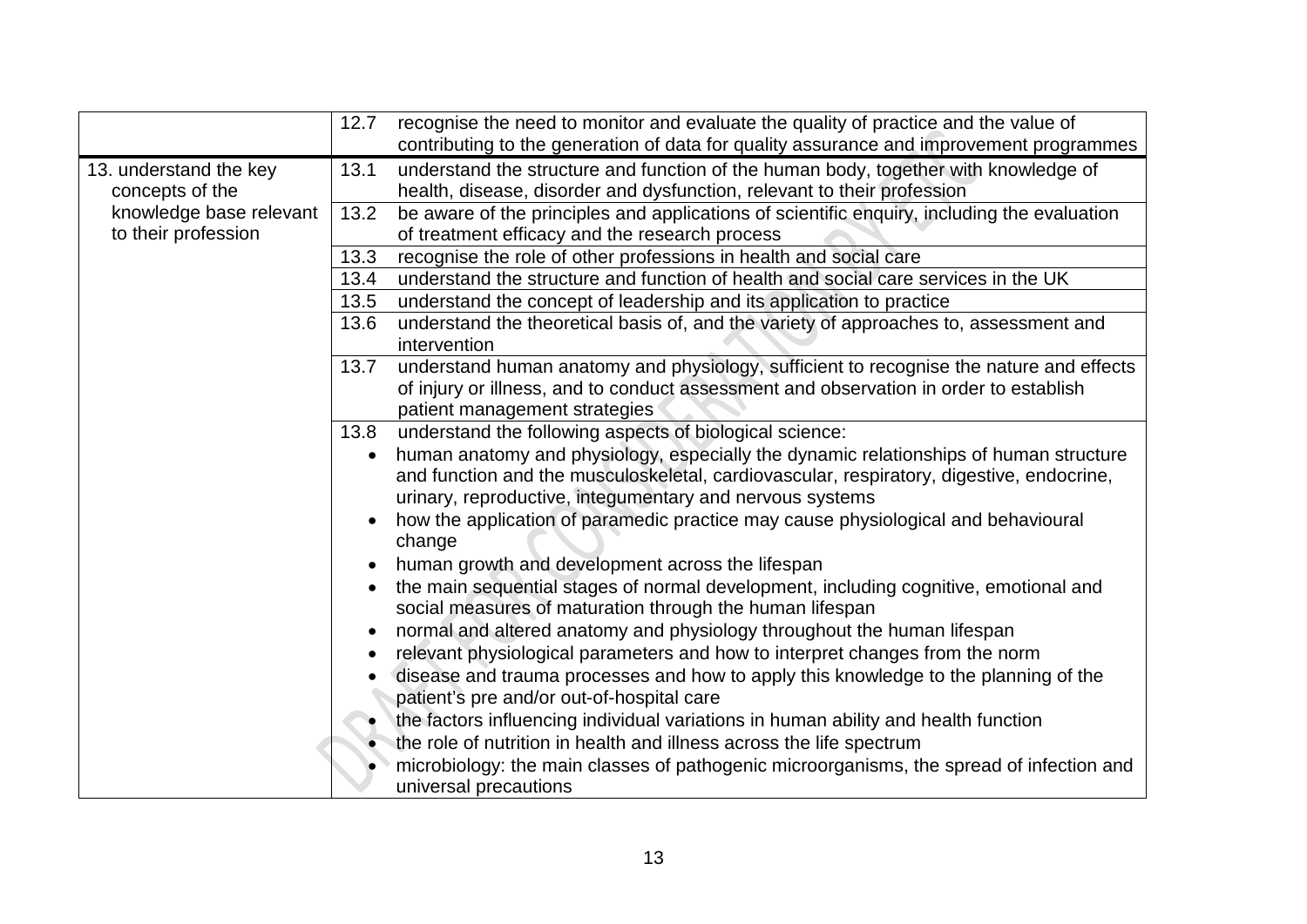|                        | 13.9 understand the following aspects of physical science:                                                                                 |
|------------------------|--------------------------------------------------------------------------------------------------------------------------------------------|
|                        | principles and theories of physics, biomechanics, electronics and ergonomics that can be<br>$\bullet$                                      |
|                        | applied to paramedic practice                                                                                                              |
|                        | the means by which the physical sciences can inform the understanding and analysis of                                                      |
|                        | information used to determine a diagnosis                                                                                                  |
|                        | the principles and application of measurement techniques based on biomechanics or                                                          |
|                        | electrophysiology                                                                                                                          |
|                        | • the pathophysiological changes to normal homeostatic function and its implications                                                       |
|                        | 13.10 understand the following aspects of sociological, health and behavioural science:                                                    |
|                        | psychological and social factors that influence an individual in health and illness<br>$\bullet$                                           |
|                        | how psychology and sociology can inform an understanding of physical and mental                                                            |
|                        | health, illness and health care in the context of paramedic practice and the incorporation                                                 |
|                        | of this knowledge into paramedic practice                                                                                                  |
|                        | how aspects of psychology and sociology are fundamental to the role of the paramedic in                                                    |
|                        | developing and maintaining effective relationships                                                                                         |
|                        | 13.11 understand the following aspects of clinical science:                                                                                |
|                        | pathological changes and related clinical features of conditions encountered in pre and/or<br>$\bullet$<br>out-of-hospital practice        |
|                        | physiological, pharmacological, structural, behavioural, and functional changes in patient<br>presentation and the effect of interventions |
|                        | the theoretical basis of assessment, clinical decision making, and treatment and the<br>scientific evaluation of their effectiveness       |
|                        | principles of evaluation and research methodologies which enable the integration of                                                        |
|                        | theoretical perspectives and research evidence into the design and implementation of                                                       |
|                        | effective paramedic practice                                                                                                               |
|                        | the theories supporting problem solving and clinical reasoning                                                                             |
|                        | understand relevant pharmacology and the administration of therapeutic medications,                                                        |
|                        | including pharmacodynamics and pharmacokinetics                                                                                            |
| 14. be able to draw on | know the theories and science that underpin the theory and principles of paramedic<br>14.1                                                 |
| appropriate knowledge  | practice                                                                                                                                   |
|                        |                                                                                                                                            |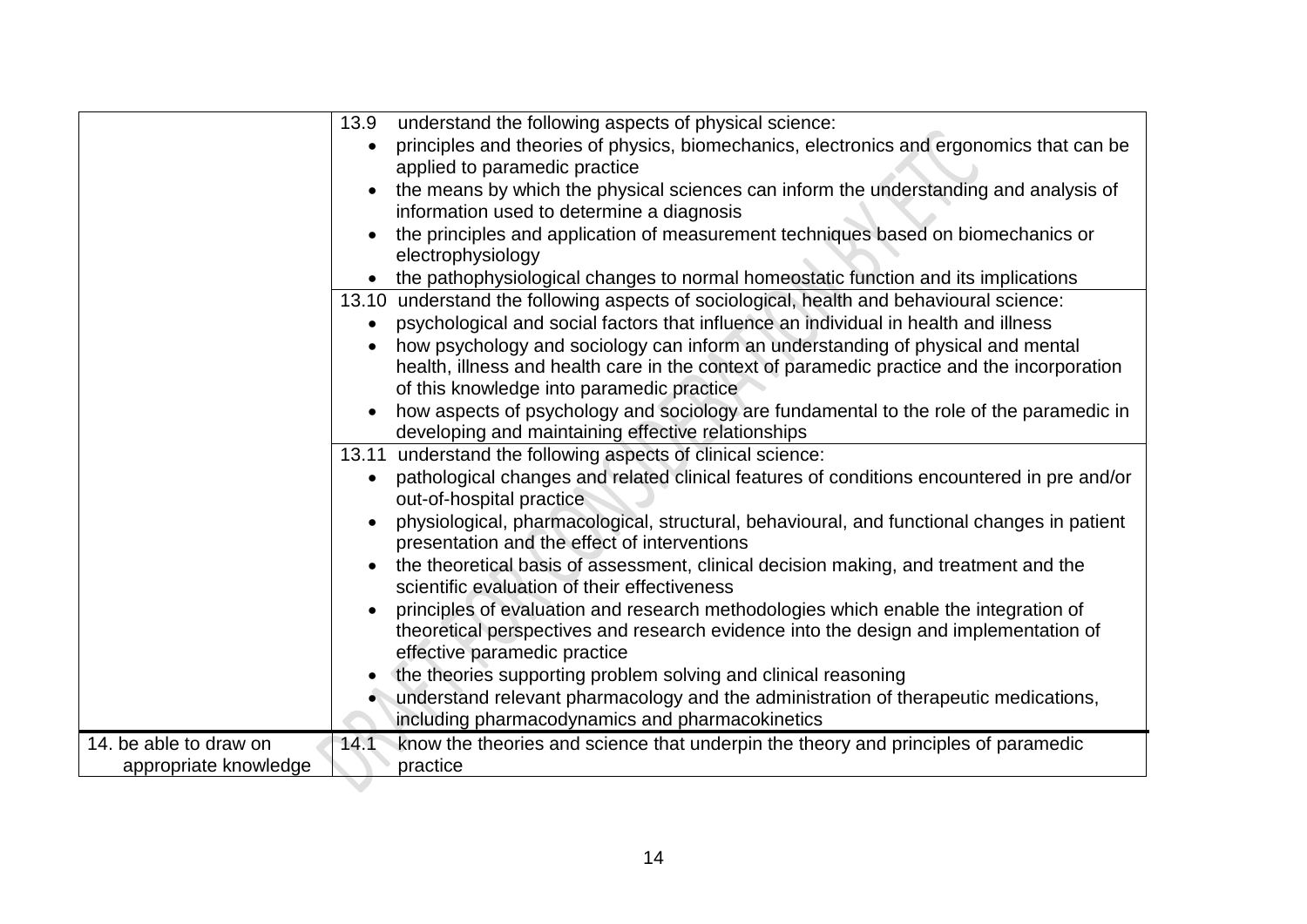| and skills to inform<br>14.2<br>practice | be able to change practice as needed to take account of new developments or changing<br>contexts                                                                     |
|------------------------------------------|----------------------------------------------------------------------------------------------------------------------------------------------------------------------|
| 14.3                                     | be able to conduct appropriate diagnostic or monitoring procedures, treatment, therapy,<br>or other actions safely and effectively                                   |
| 14.4                                     | know how to position or immobilise patients correctly for safe and effective interventions                                                                           |
| 14.5                                     | know the indications and contra-indications of using specific paramedic techniques in pre<br>and out-of-hospital care, including their limitations and modifications |
| 14.6                                     | be able to modify and adapt practise to emergency and urgent situations                                                                                              |
| 14.7                                     | know how to select or modify approaches to meet the needs of patients, their relatives<br>and carers, when presented in emergency and urgent situations              |
| 14.8                                     | be able to formulate specific and appropriate management plans including the setting of<br>timescales                                                                |
| 14.9                                     | be able to gather appropriate information                                                                                                                            |
|                                          | 14.10 be able to select and use appropriate assessment techniques                                                                                                    |
|                                          | 14.11 be able to undertake and record a thorough, sensitive and detailed assessment, using<br>appropriate techniques and equipment                                   |
|                                          | 14.12 be able to conduct a thorough and detailed physical examination of the patient using                                                                           |
|                                          | appropriate skills to inform clinical reasoning and guide the formulation of a differential                                                                          |
|                                          | diagnosis across all age ranges                                                                                                                                      |
|                                          | 14.13 be able to use observation to gather information about the functional abilities of patients                                                                    |
|                                          | 14.14 understand the need to consider the assessment of both the health and psycho- social<br>care needs of patients and carers                                      |
|                                          | 14.15 be able to undertake or arrange investigations as appropriate                                                                                                  |
|                                          | 14.16 be able to analyse and critically evaluate the information collected                                                                                           |
|                                          | 14.17 be able to demonstrate a logical and systematic approach to problem solving                                                                                    |
|                                          | 14.18 be able to use research, reasoning and problem solving skills to determine appropriate<br>actions                                                              |
|                                          | 14.19 recognise the value of research to the critical evaluation of practice                                                                                         |
|                                          | 14.20 be aware of a range of research methodologies                                                                                                                  |
|                                          | 14.21 be able to evaluate research and other evidence to inform their own practice                                                                                   |
|                                          | 14.22 be able to use information and communication technologies appropriate to their practice                                                                        |